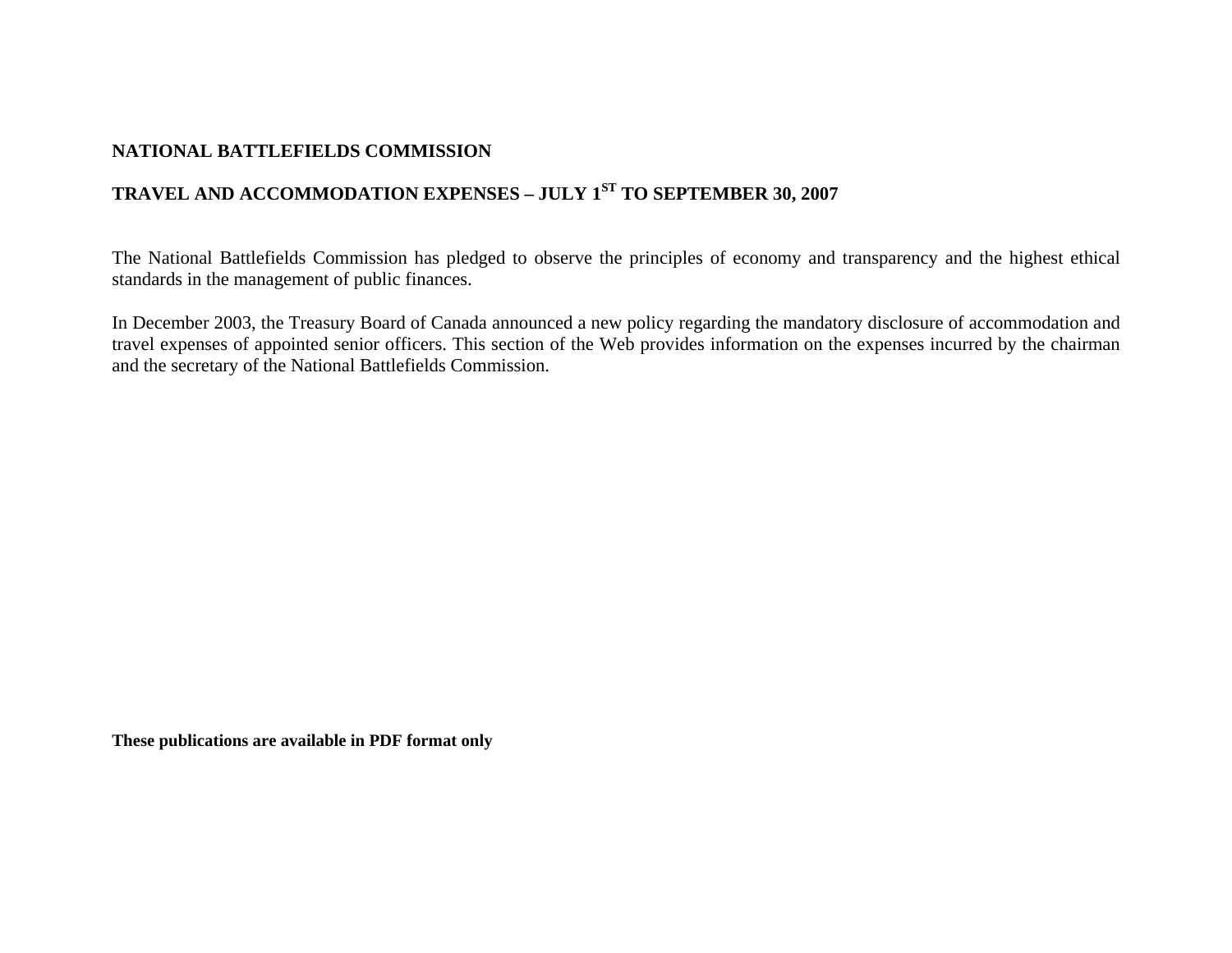## **National Battlefields Commission Accommodation expenses – July 1, 2007 to September 30, 2007**

The chairman and the secretary of the Commission meet with senior officials of government departments and agencies and of the private sectors, and with Commission employees, external consultants and representatives of other organizations.

| <b>Date</b>                                 | <b>Purpose</b>                                                  | <b>Place</b>                          | Amount     |
|---------------------------------------------|-----------------------------------------------------------------|---------------------------------------|------------|
| Chairman<br>Juneau, André                   |                                                                 |                                       |            |
| 06 July 07                                  | Lunch $(2 \text{ people})$ File – historical pageant            | Québec (Chez Aston Restaurant)        | \$13.88    |
| 11 July 07                                  | Lunch (3 people) Presentation portfolio to the UNESCO           | Québec (Louis Hébert Restaurant)      | \$94.84    |
| 20 July 07                                  | Lunch (2 people) Dossier $-100th$ ball and personnel management | Québec (Café du monde)                | \$56.14    |
| 13 Aug 07                                   | Lunch (3 people) Planning for the $100th$                       | Québec (Le Concorde)                  | \$105.98   |
| 05 Sept. 07                                 | Dinner (11 people) Board of directors meeting                   | Québec (Louis Hébert Restaurant)      | \$641.46   |
| 10 Sept. 07                                 | Lunch (2 people) Unesco file                                    | Québec (Conti Café)                   | \$47.02    |
| 10 Sept. 07                                 | $Dinner(2 people)$ Archaeological excavations – cliff cannon    | Québec (Le Concorde)                  | \$112.44   |
| 11 Sept. 07                                 | Lunch (5 people) Archaeological excavations – cliff cannon      | Québec (Gestions Marc St Germain)     | \$113.08   |
|                                             |                                                                 |                                       | \$1 184.84 |
| <b>Secretary</b><br><b>Leullier, Michel</b> |                                                                 |                                       |            |
| 02 Aug 07                                   | Lunch (5 people) Board meeting with planning controllers        | Québec (The Citadel – Officers' Mess) | \$91.95    |
| 14 Aug 07                                   | Lunch (2 people) Montmagny historic plaque                      | Lévis (St-Hubert)                     | \$40.32    |
| 17 Aug 07                                   | Lunch (3 people) Files - NBC                                    | Québec (Louis-Hébert Restaurant)      | \$79.53    |
| 23 Aug 07                                   | Lunch (3 people) Musée du Québec parking $-400th$               | Québec (Cosmos Café)                  | \$54.08    |
| 21 Sept 07                                  | Lunch (4 people) Brown Basin exhibition                         | L'Islet-sur-mer (La Salicorne café)   | \$76.47    |
|                                             |                                                                 |                                       | \$342.35   |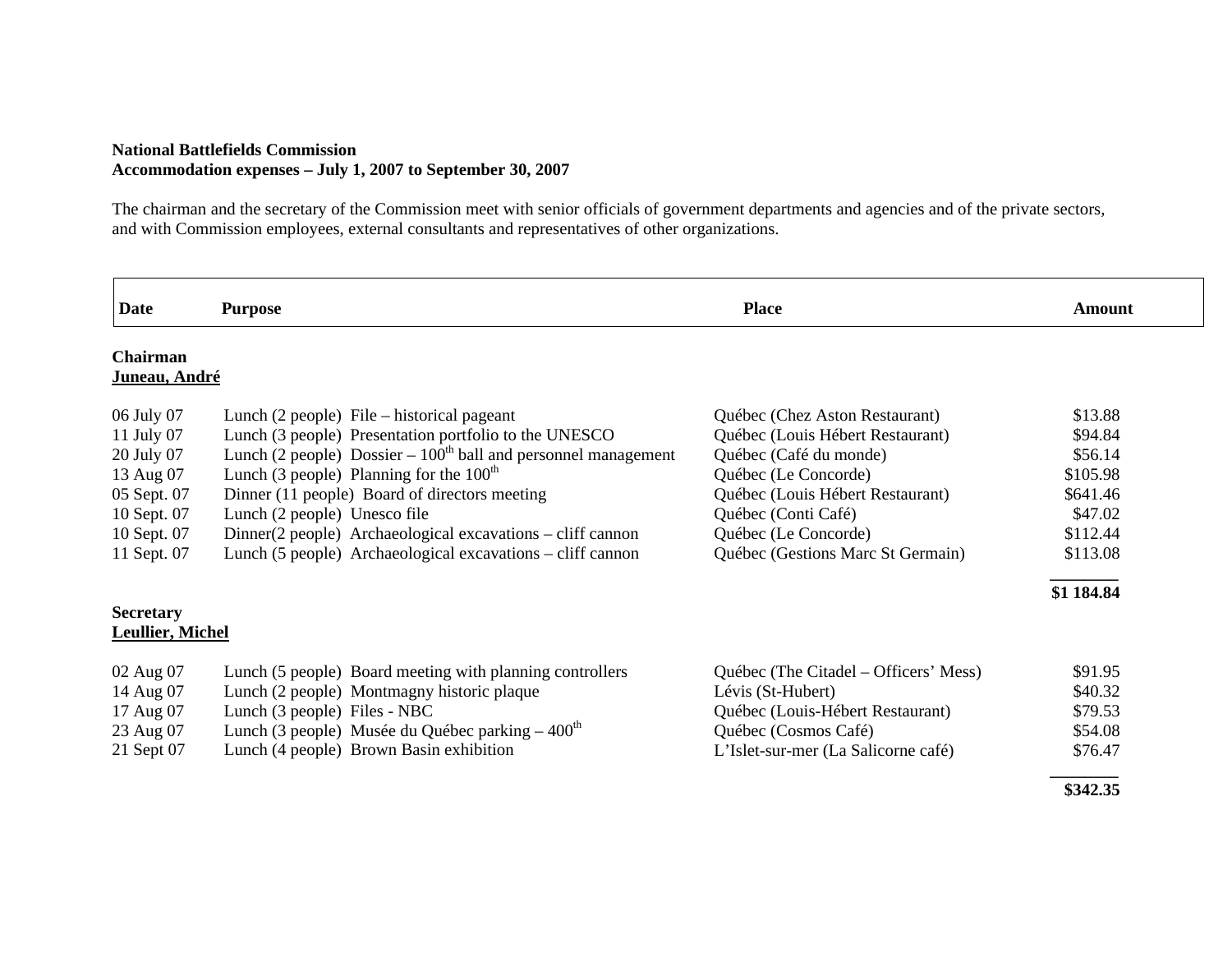## **National Battlefields Commission Travel expenses and others – July 1 to September 30 2007**

The chairman and the secretary of the Commission meet with senior officials of government departments and agencies and of the private sectors, and with Commission employees, external consultants and representatives of other organizations.

| <b>Destination</b>                | <b>Purpose and details</b>                                                                                                                                            | <b>Plane</b><br>ticket                                                                                                                                                                                                                                   | Car<br>rental              | Lodging                                                                                                                    | <b>Meals</b> | Others*  | <b>Amount</b>                                       |
|-----------------------------------|-----------------------------------------------------------------------------------------------------------------------------------------------------------------------|----------------------------------------------------------------------------------------------------------------------------------------------------------------------------------------------------------------------------------------------------------|----------------------------|----------------------------------------------------------------------------------------------------------------------------|--------------|----------|-----------------------------------------------------|
|                                   |                                                                                                                                                                       |                                                                                                                                                                                                                                                          |                            |                                                                                                                            |              |          |                                                     |
| Chairman<br><u> Juneau, André</u> |                                                                                                                                                                       |                                                                                                                                                                                                                                                          |                            |                                                                                                                            |              |          |                                                     |
|                                   |                                                                                                                                                                       |                                                                                                                                                                                                                                                          |                            |                                                                                                                            |              |          |                                                     |
|                                   |                                                                                                                                                                       |                                                                                                                                                                                                                                                          |                            |                                                                                                                            |              |          |                                                     |
|                                   |                                                                                                                                                                       |                                                                                                                                                                                                                                                          |                            |                                                                                                                            |              |          |                                                     |
|                                   |                                                                                                                                                                       |                                                                                                                                                                                                                                                          |                            |                                                                                                                            |              |          |                                                     |
|                                   |                                                                                                                                                                       |                                                                                                                                                                                                                                                          |                            |                                                                                                                            |              |          |                                                     |
|                                   |                                                                                                                                                                       |                                                                                                                                                                                                                                                          |                            |                                                                                                                            |              | \$16.32  |                                                     |
|                                   |                                                                                                                                                                       |                                                                                                                                                                                                                                                          |                            |                                                                                                                            |              | \$10.20  |                                                     |
|                                   |                                                                                                                                                                       |                                                                                                                                                                                                                                                          |                            |                                                                                                                            |              | \$16.32  |                                                     |
| Deschaillons - Québec français    |                                                                                                                                                                       |                                                                                                                                                                                                                                                          |                            |                                                                                                                            |              | \$111.18 |                                                     |
| Cell phone                        |                                                                                                                                                                       |                                                                                                                                                                                                                                                          |                            |                                                                                                                            |              | \$145.44 |                                                     |
| Long distance, Internet $&$ fax   |                                                                                                                                                                       |                                                                                                                                                                                                                                                          |                            |                                                                                                                            |              | \$69.45  |                                                     |
| Cap-Rouge - CCBN                  |                                                                                                                                                                       |                                                                                                                                                                                                                                                          |                            |                                                                                                                            |              | \$16.32  |                                                     |
| Deschaillons - CCBN               | Mileage expenses                                                                                                                                                      |                                                                                                                                                                                                                                                          |                            |                                                                                                                            |              | \$127.50 |                                                     |
| Montreal                          |                                                                                                                                                                       |                                                                                                                                                                                                                                                          |                            |                                                                                                                            | \$12.40      |          |                                                     |
| Deschaillons – Mtl. - Québec      |                                                                                                                                                                       |                                                                                                                                                                                                                                                          |                            |                                                                                                                            |              | \$222.87 |                                                     |
|                                   | Deschaillons - CCBN<br>Cap-Rouge - Québec<br>$Québec - Cap-Rouge$<br>Cap-Rouge - CCBN<br>Postage costs (Ottawa)<br>Cap-Rouge - CCBN<br>Stationery<br>Cap Rouge - CCBN | Mileage expenses<br>Travel expenses - taxi<br>Travel expenses - taxi<br>Mileage expenses<br>Postage costs<br>Mileage expenses<br>Office supplies<br>Mileage expenses<br>Mileage expenses<br>Telephone expenses<br>Telephone expenses<br>Mileage expenses | Mileage expenses – pageant | * Includes mileage expenses, accessories, telephone, parking and other expenses.<br>Meal $(2$ people) – Fabric for pageant |              |          | \$111.18<br>\$31.00<br>\$28.00<br>\$16.32<br>\$7.97 |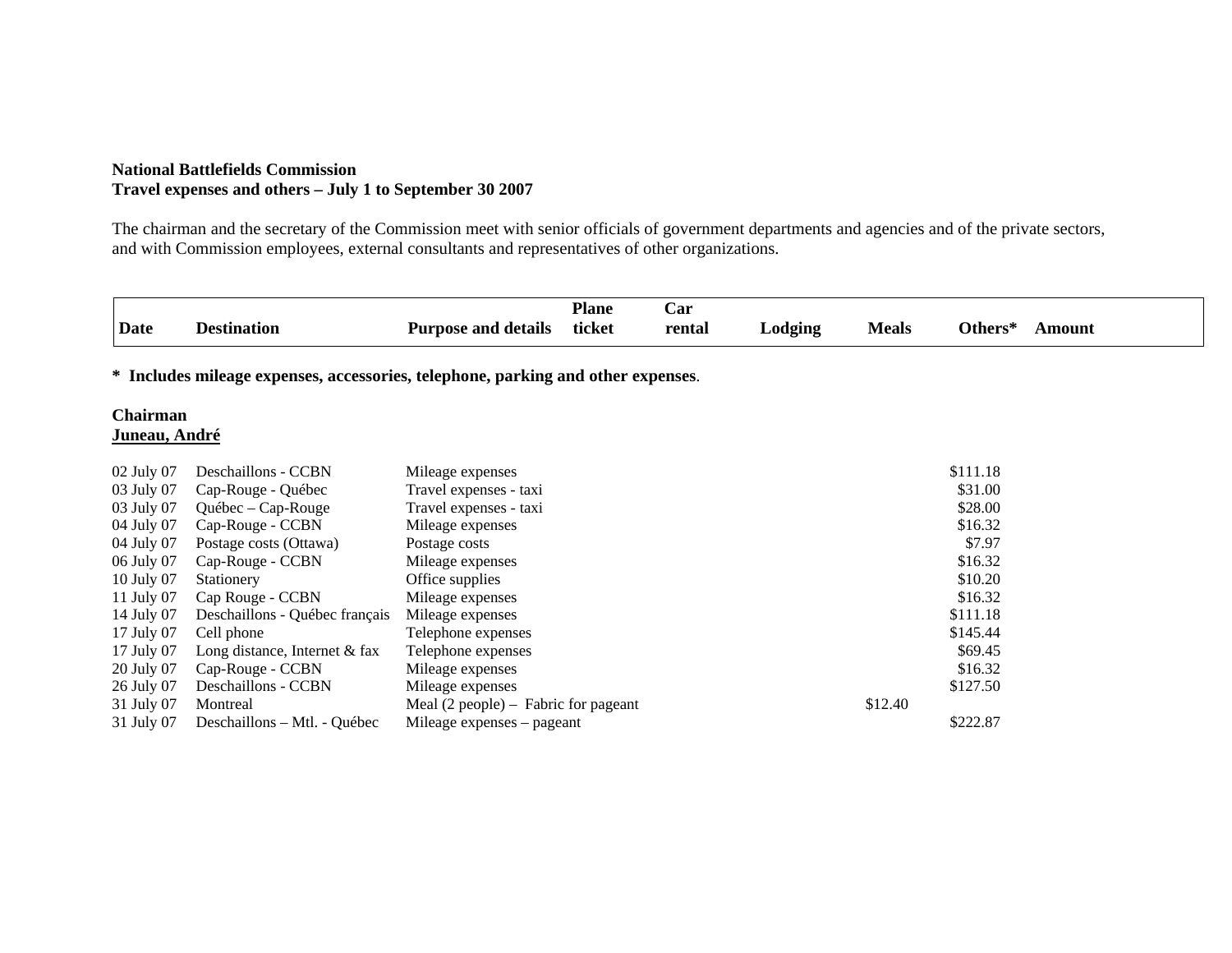| <b>Date</b> | <b>Destination</b>                                                             | <b>Purpose and details</b> | <b>Plane</b><br>ticket | Car<br>rental | Lodging | <b>Meals</b> | Others*   | Amount    |
|-------------|--------------------------------------------------------------------------------|----------------------------|------------------------|---------------|---------|--------------|-----------|-----------|
|             |                                                                                |                            |                        |               |         |              |           |           |
|             | *Includes mileage expenses, accessories, telephone, parking and other expenses |                            |                        |               |         |              |           |           |
| 01 Aug 07   | Cell phone                                                                     | Telephone expenses         |                        |               |         |              | \$103.49  |           |
| 02 Aug 07   | $Cap-Rouge - CCBN$                                                             | Mileage expenses           |                        |               |         |              | \$16.32   |           |
| 13 Aug 07   | Deschaillons - CCBN                                                            | Mileage expenses           |                        |               |         |              | \$111.18  |           |
| 16 Aug 07   | Cap-Rouge – Port de Québec                                                     | Mileage expenses           |                        |               |         |              | \$21.42   |           |
| 16 Aug 07   | Parking                                                                        | Parking expenses           |                        |               |         |              | \$2.65    |           |
| 16 Aug 07   | Parking                                                                        | Parking expenses           |                        |               |         |              | \$6.00    |           |
| 20 Aug 07   | Deschaillons - Lévis                                                           | Mileage expenses           |                        |               |         |              | \$114.24  |           |
| 01 Sept 07  | $Cap-Rouge - CCBN$                                                             | Mileage expenses           |                        |               |         |              | \$16.32   |           |
| 01 Sept 07  | Long distance Internet & fax                                                   | Telephone expenses         |                        |               |         |              | \$58.60   |           |
| 04 Sept 07  | Deschaillons – CCBN                                                            | Mileage expenses           |                        |               |         |              | \$111.18  |           |
| 05 Sept 07  | $Cap-Rouge - CCBN$                                                             | Mileage expenses           |                        |               |         |              | \$16.32   |           |
| 06 Sept 07  | Cap-Rouge, Île d'Orléans, UPA                                                  | Mileage expenses           |                        |               |         |              | \$54.06   |           |
| 10 Sept 07  | $Cap-Rouge - CCBN$                                                             | Mileage expenses           |                        |               |         |              | \$16.32   |           |
| 10 Sept 07  | Cap-Rouge, airport, Concorde                                                   | Mileage expenses           |                        |               |         |              | \$19.89   |           |
| 10 Sept 07  | Parking                                                                        | Parking expenses           |                        |               |         |              | \$1.75    |           |
| 11 Sept 07  | Cap-Rouge – CCBN                                                               | Mileage expenses           |                        |               |         |              | \$16.32   |           |
| 14 Sept 07  | Cell phone                                                                     | Telephone expenses         |                        |               |         |              | \$113.61  |           |
| 14 Sept 07  | Internet long distance & fax                                                   | Telephone expenses         |                        |               |         |              | \$58.93   |           |
|             |                                                                                |                            |                        |               |         | 12.40 \$     | 1788.67\$ | 1801.07\$ |